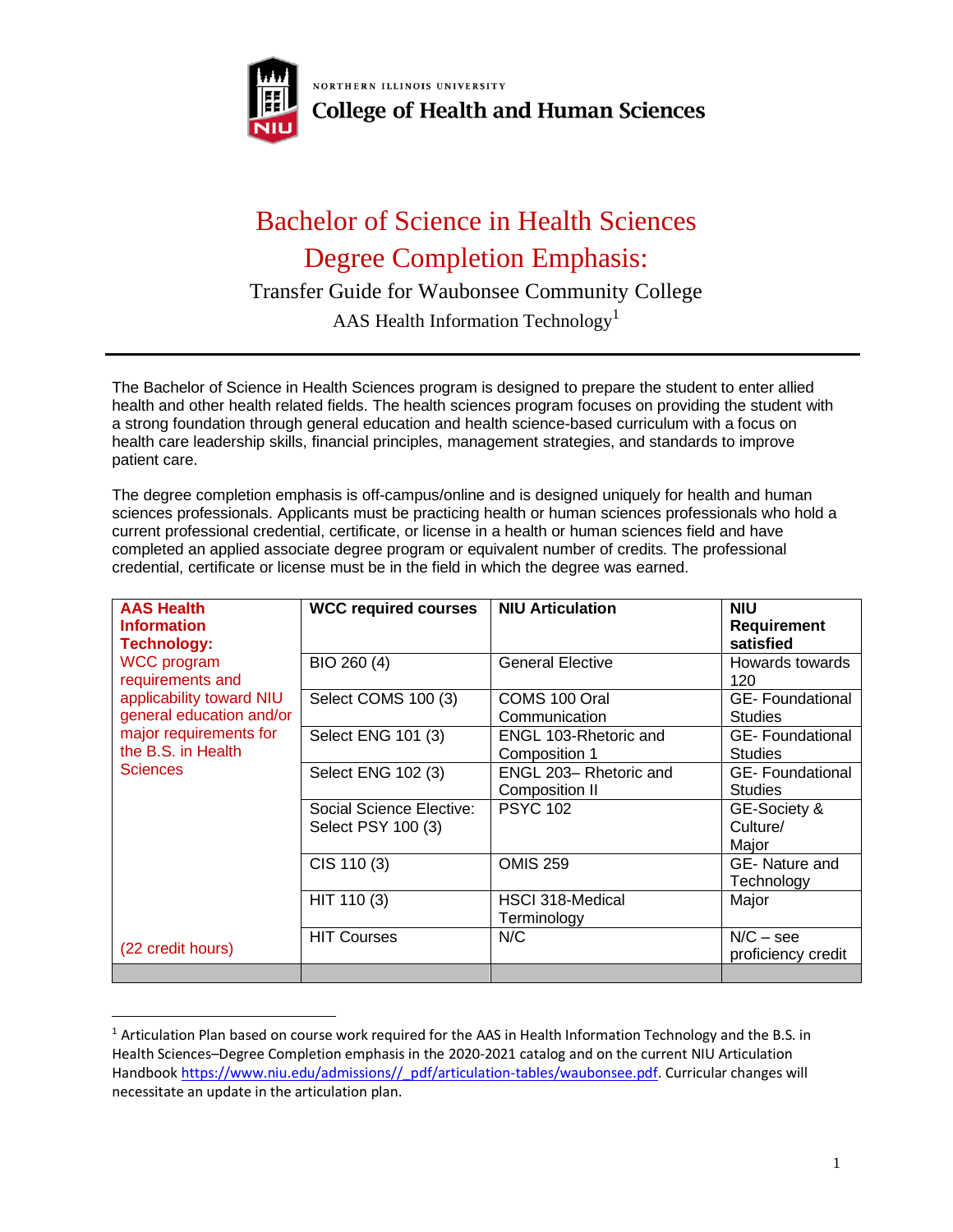

## **NORTHERN ILLINOIS UNIVERSITY**<br>College of Health and Human Sciences

| <b>Additional WCC</b><br>courses to meet NIU<br>general education<br>and/or major<br>requirements: can be<br>completed concurrently | Humanities & Fine Arts<br>(6)<br><b>Mathematics</b><br>Select MTH 107 (3)   | Select course to meet NIU<br><b>Creativity and Critical Analysis</b><br>Requirement (see Articulation<br>Handbook-below)<br><b>STAT 208-Basic Statistics</b> | GE-Creativity and<br><b>Critical Analysis</b><br><b>GE-Foundational</b><br>Studies/ |
|-------------------------------------------------------------------------------------------------------------------------------------|-----------------------------------------------------------------------------|--------------------------------------------------------------------------------------------------------------------------------------------------------------|-------------------------------------------------------------------------------------|
| while taking NIU courses<br>(15 credit hours)                                                                                       | Physical & Life Sciences<br>(3)<br>PSY 205 (3)                              | Select course to meet NIU<br>Nature & Technology<br>Requirement (see Articulation<br>Handbook-below)<br>HDFS 280 - Human                                     | Major<br><b>GE-Nature and</b><br>Technology<br>GE-Society &                         |
|                                                                                                                                     |                                                                             | Development                                                                                                                                                  | Culture/<br>Major                                                                   |
|                                                                                                                                     |                                                                             |                                                                                                                                                              |                                                                                     |
| <b>Proficiency Credits</b>                                                                                                          | AAS HCI graduates with<br>current license & eligible<br>to practice maximum | UHHS 300 - Experiences in<br>HHS II                                                                                                                          | Major                                                                               |
| (30 credits)                                                                                                                        | proficiency credit<br>allowed                                               |                                                                                                                                                              |                                                                                     |
|                                                                                                                                     |                                                                             |                                                                                                                                                              |                                                                                     |
|                                                                                                                                     |                                                                             |                                                                                                                                                              |                                                                                     |
| <b>Major Courses to be</b>                                                                                                          | <b>NIU Course Number</b>                                                    | <b>NIU Course Title</b>                                                                                                                                      |                                                                                     |
| taken through NIU                                                                                                                   | GERO 365 (3)                                                                | Overview of Gerontology                                                                                                                                      |                                                                                     |
| (Online)                                                                                                                            | HSCI 310 (3)                                                                | Introduction to HHS                                                                                                                                          |                                                                                     |
|                                                                                                                                     | <b>HSCI 350 (3)</b>                                                         | <b>Critical Thinking for HHS</b>                                                                                                                             |                                                                                     |
|                                                                                                                                     | <b>HSCI 410 (3)</b>                                                         | Legal & Ethical Issues                                                                                                                                       |                                                                                     |
|                                                                                                                                     | HSCI 430 (3)                                                                | Working with Diverse Populations in HHS                                                                                                                      |                                                                                     |
|                                                                                                                                     | <b>HSCI 450 (3)</b>                                                         | Administration for Professionals in HHS                                                                                                                      |                                                                                     |
|                                                                                                                                     | <b>HSCI 455 (3)</b>                                                         | Resource Allocation in HHS                                                                                                                                   |                                                                                     |
|                                                                                                                                     | HSCI 460 (3)<br>HSCI 490 (1)                                                | Introduction to Research in HHS                                                                                                                              |                                                                                     |
|                                                                                                                                     | PHHE 295 (3)                                                                | Capstone in Health Services<br>Introduction to Public Health                                                                                                 |                                                                                     |
|                                                                                                                                     |                                                                             | or Elective selected with consent of advisor                                                                                                                 |                                                                                     |
| (31 credit hours)                                                                                                                   | REHB 200 (3)                                                                | Disability in Society                                                                                                                                        |                                                                                     |
|                                                                                                                                     |                                                                             |                                                                                                                                                              |                                                                                     |
| <b>Electives for 120</b><br>required for<br>graduation:                                                                             | selecting electives.                                                        | Electives to meet minimum required hours at NIU can be selected by student.<br>May be taken at WCC or NIU. Student must consult with NIU advisor prior to    |                                                                                     |
| (22 credit hours)                                                                                                                   |                                                                             |                                                                                                                                                              |                                                                                     |